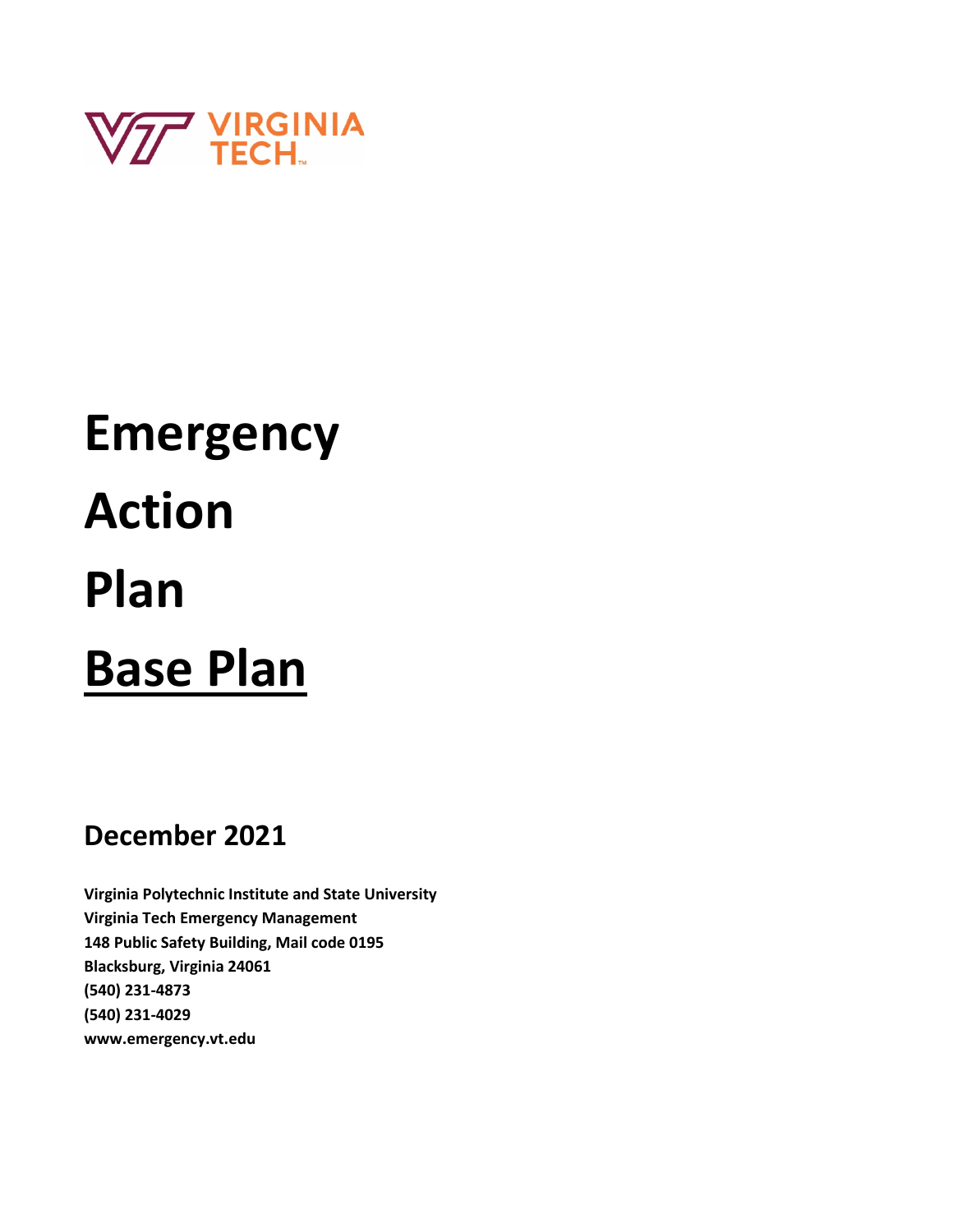

This page is intentionally left blank.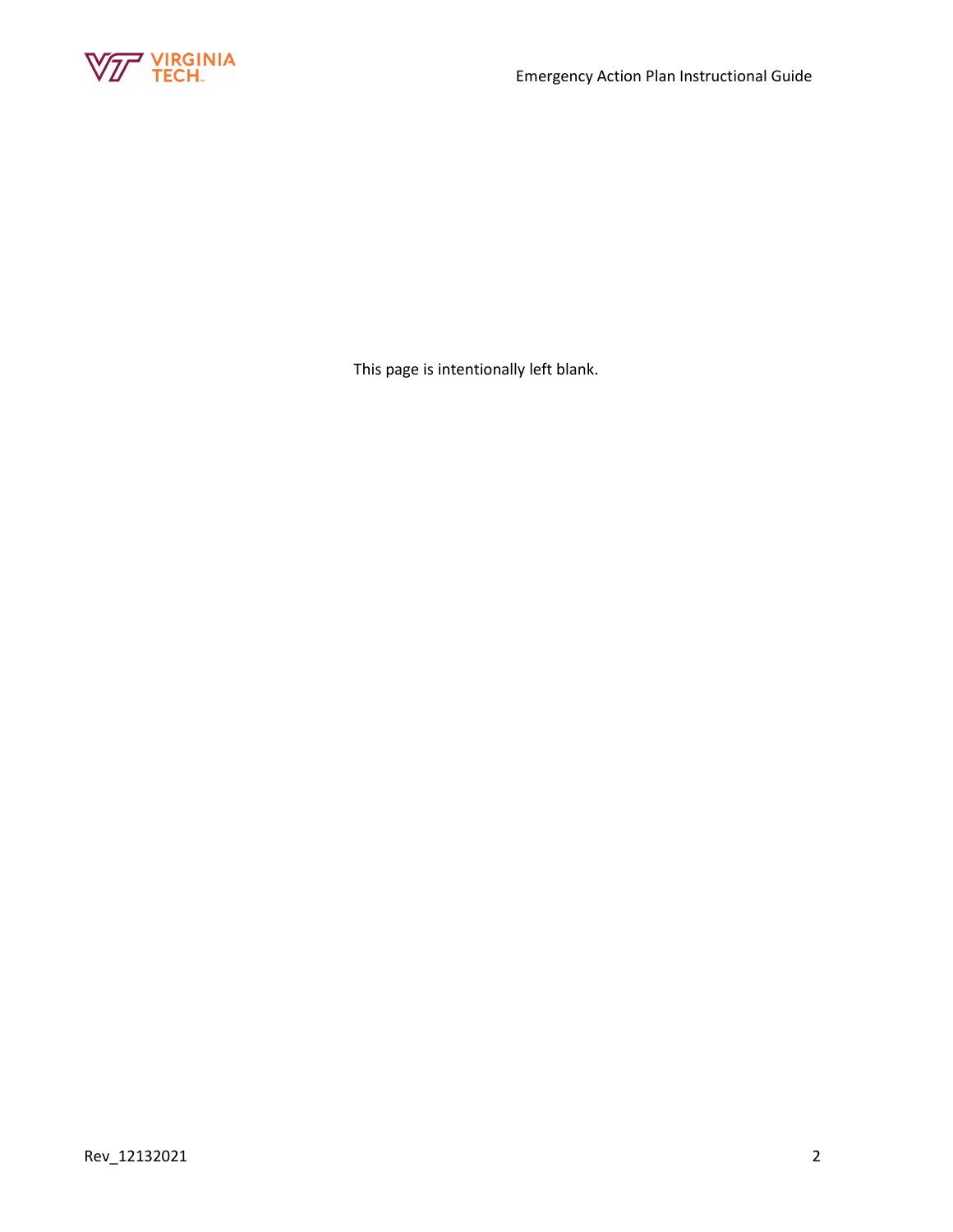

# **TABLE OF CONTENTS**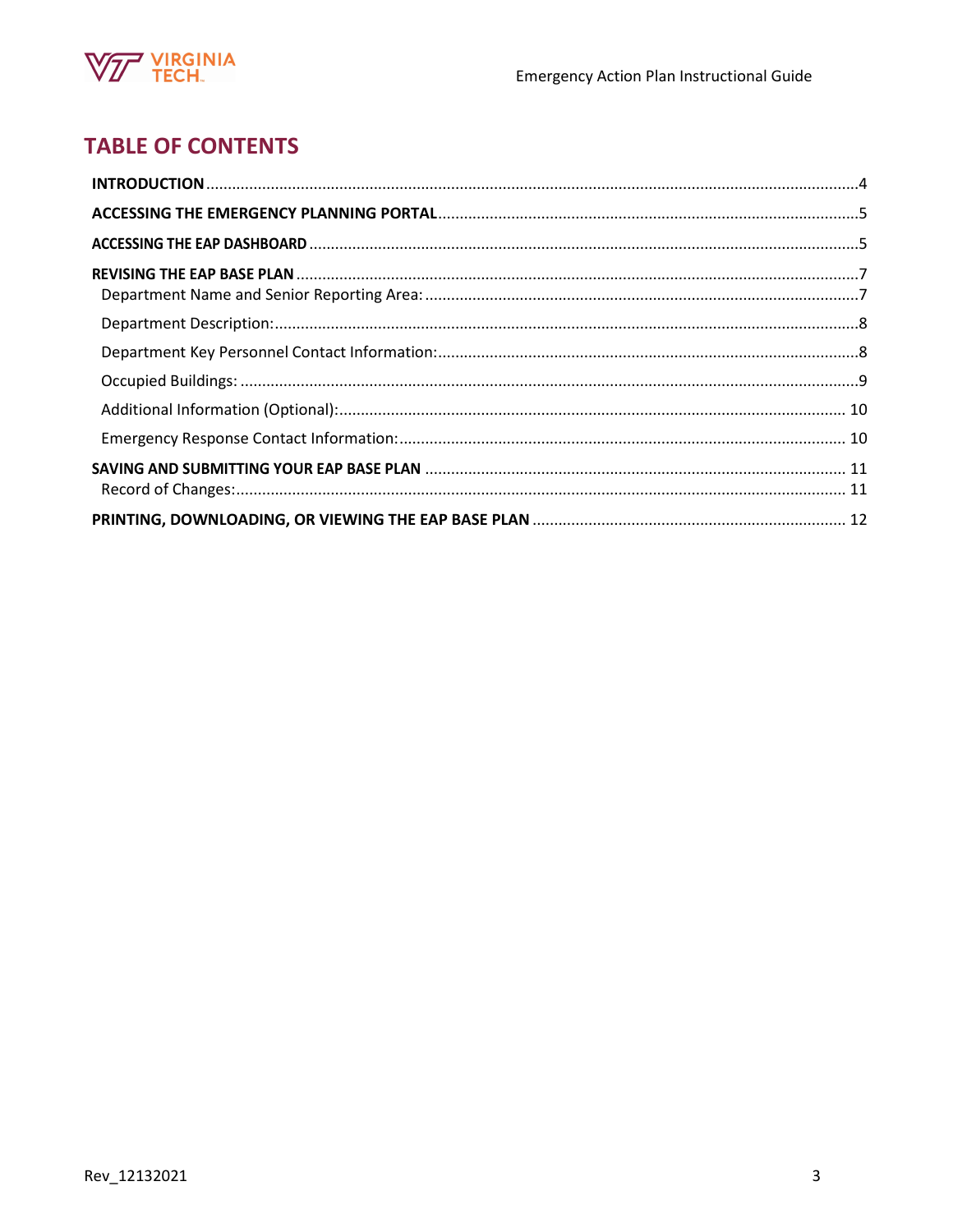

# <span id="page-3-0"></span>**INTRODUCTION**

Virginia Tech Emergency Management (VTEM) has worked to improve user experience within the emergency management planning portal. This guide will provide step-by-step instructions on how EAP Coordinators can develop, revise, and submit their department's Emergency Action Plan (EAP).

Departments are asked to maintain, per university policy 5615 and 1005, an updated and functioning EAP. Plans should be managed within the Virginia Tech Emergency Management Planning Portal. Review and revisions, if necessary, to each department's plan are required, at a minimum, on an annual basis. This should be completed no later than August  $1<sup>st</sup>$  of each year.

Virginia Tech Emergency Management (VTEM) can assist with developing or revising a departmental EAP. EAP Coordinators can contact VTEM by phone (540-231-4873) or email [\(oem@vt.edu\)](mailto:oem@vt.edu), or using the "Contact Emergency Management" link on the EAP dashboard.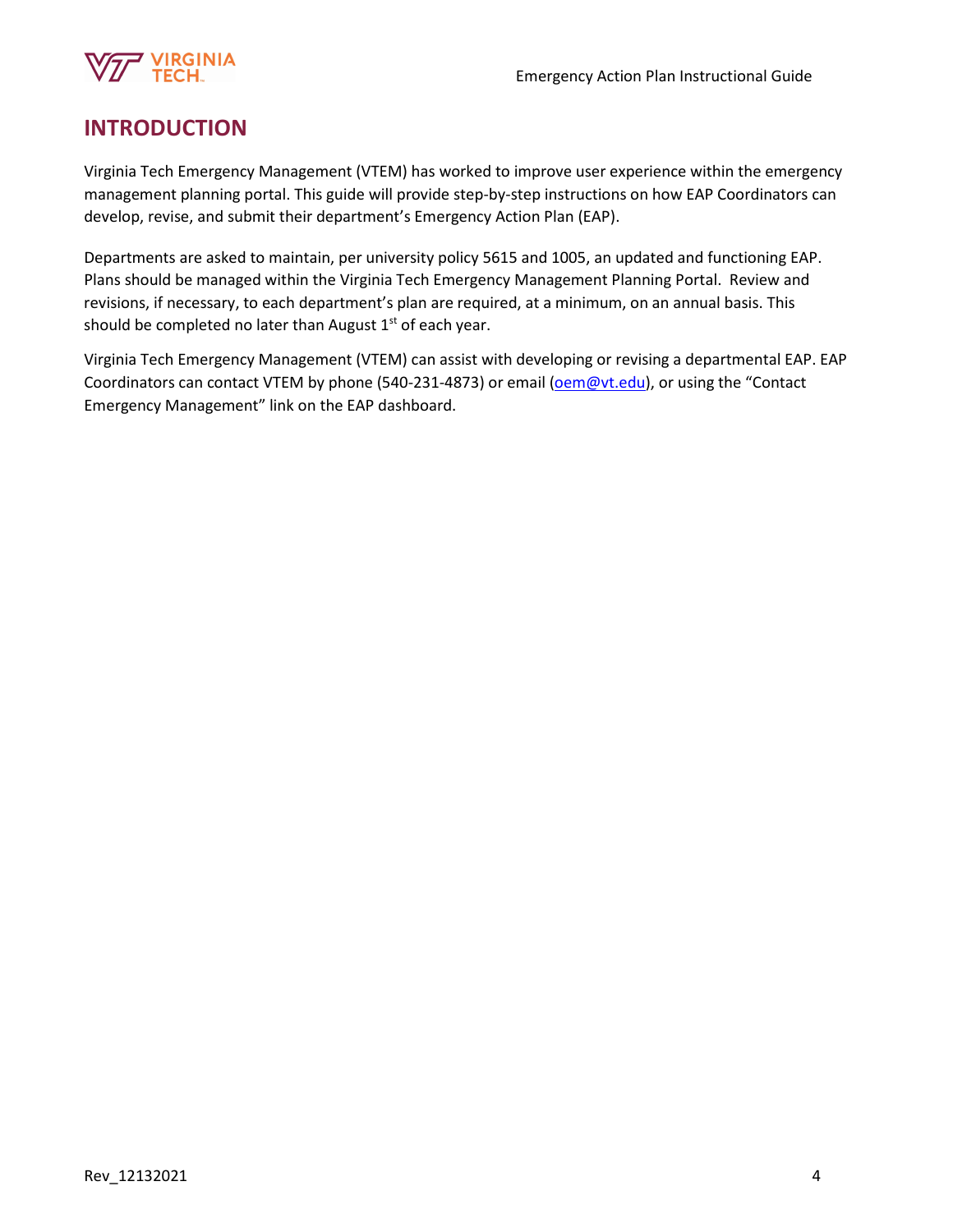

# <span id="page-4-0"></span>**ACCESSING THE EMERGENCY PLANNING PORTAL**

EAP Coordinators can access the Emergency Planning Portal using the following URL: [https://veoci.com/veoci.](https://veoci.com/veoci)

To access the planning portal using your Virginia Tech PID and password, click on the Virginia Tech PID/Password button and enter your PID/Password.

#### <span id="page-4-1"></span>**ACCESSING THE EAP DASHBOARD**

**VIRGINIA**<br>TECH.

Once in the portal, there will be a list of active rooms associated with the individuals account. There will likely only be one titled, "Departmental Emergency Planning," but there may be others listed if an individual is involved in other Emergency Management functions (e.g. game day operations). Click anywhere on the title or arrow to enter the room.

| veoci v      |                                                 |      |  |
|--------------|-------------------------------------------------|------|--|
| $\leftarrow$ | Login                                           |      |  |
|              | One Click Sign In<br>Virginia Tech PID/Password |      |  |
|              | Google                                          |      |  |
| - Password - | or                                              |      |  |
|              | Having login issues?<br>Forgot Password?        | Next |  |

Clicking to enter the room will take the user to the Emergency Planning Dashboard, which includes links to access either the COOP or EAP dashboard, depending on the user's roles.



Click the link for Emergency Action Plan (EAP) Dashboard to access the EAP Base Plan and Building Annexes.

| $=$       | Departmental Emergency Planning $\Box$ $\odot$<br>Home / Virginia Toch / Departmental Emergency Planning                                                    |                                                |                                                                                                                                                      |
|-----------|-------------------------------------------------------------------------------------------------------------------------------------------------------------|------------------------------------------------|------------------------------------------------------------------------------------------------------------------------------------------------------|
|           | Tools $x \parallel$ View $x$                                                                                                                                |                                                |                                                                                                                                                      |
|           | $\odot$ :<br><b>Dashboard Update!</b>                                                                                                                       | Departmental Emergency Planning Dashboards     | Planning Support<br>ෙ:                                                                                                                               |
| Ð         | Attention BECs and EAP Coordinators!                                                                                                                        | Continuity of Operations Plan (COOP) Dashboard | For help with emergency plans or navigating Veoci, please contact Virginia Tech Emergency Management.                                                |
| <b>D</b>  |                                                                                                                                                             | Emergency Action Plan (EAP) Dashboard          | Please provide details of the issues you are experiencing using the link above and the Emergency Planner will contact you. For more immediate needs, |
|           | We have consolidated your dashboards! Access to both the EAP Base Plans and Building Annex Plans                                                            | Senior Management Dashboard (Beta)             | please contact VTEM at 540.231.4873.                                                                                                                 |
| <b>B</b>  | is now from the Emergency Action Plan (EAP) Dashboard.                                                                                                      |                                                |                                                                                                                                                      |
| <b>II</b> | Both BECs and EAP Coordinators should click the link to view their plans. Those who have dual roles<br>will now be able to see both plans on one dashboard. |                                                |                                                                                                                                                      |
|           |                                                                                                                                                             |                                                |                                                                                                                                                      |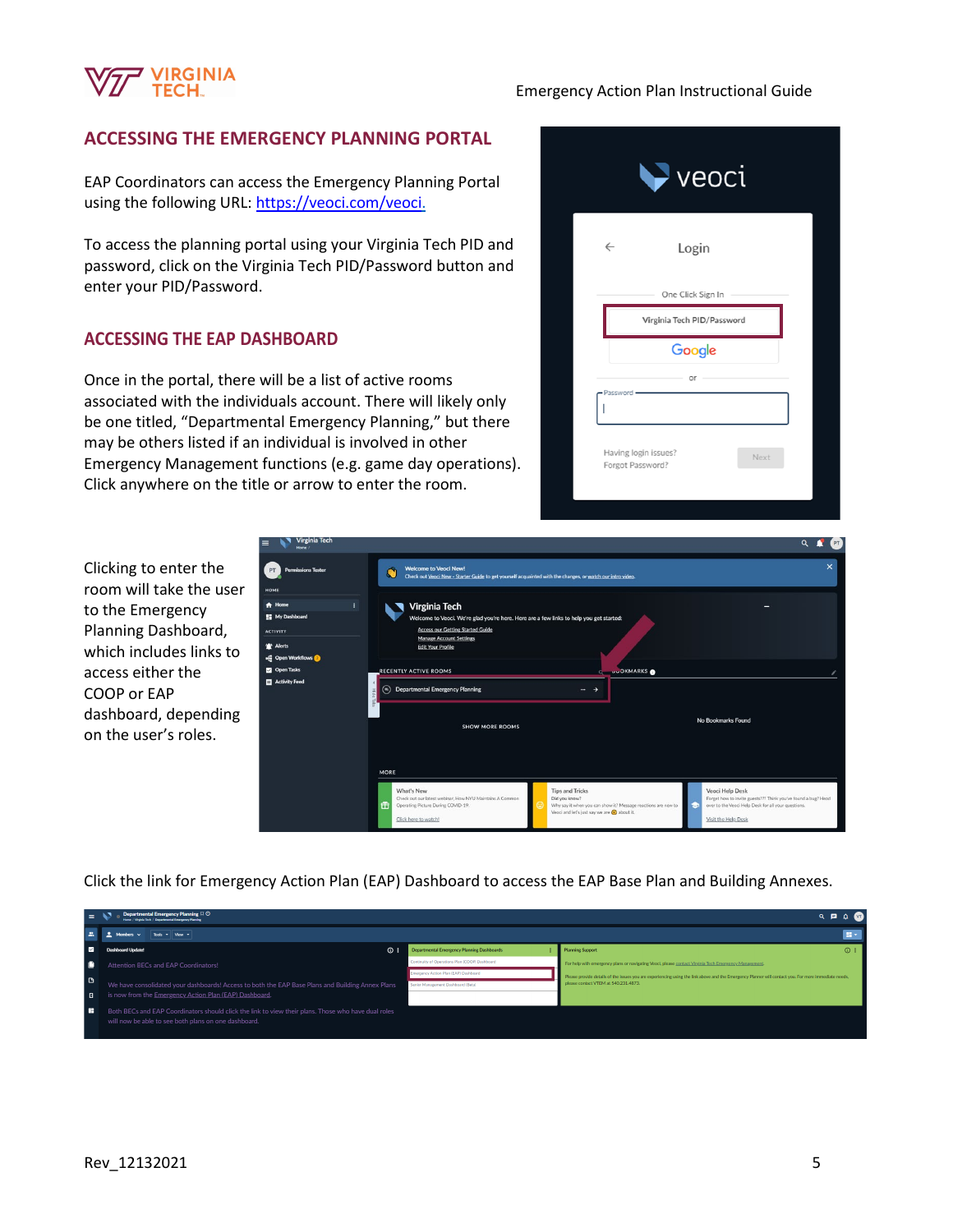

After clicking the link, the EAP Dashboard should be visible with several tiles for managing both the EAP Base Plan and Building Annexes. General resources and those specific to EAP Coordinators include the tiles for planning support, Helpful Links (1), EAP Coordinator training (2), EAP Base Plan (3) and EAP Base Plan Support (4). *Note: The remaining tiles (labeled 5 – 7) relate to the building annex plans and are accessible by Building Emergency Coordinators (BECs).*

|                                       | Emergency Action Plan (EAP) Dashboard $\Box$ O<br><b>Virginia Toch / Departmental Emergency Planning</b>                                                                                                                                                                                               |                                                                                                                                                                                                               |                                                                                                                                                                                                                                           |                                                                 | $\begin{array}{c} \mathbf{A} & \mathbf{B} & \mathbf{B} & \mathbf{A} \end{array}$                         |
|---------------------------------------|--------------------------------------------------------------------------------------------------------------------------------------------------------------------------------------------------------------------------------------------------------------------------------------------------------|---------------------------------------------------------------------------------------------------------------------------------------------------------------------------------------------------------------|-------------------------------------------------------------------------------------------------------------------------------------------------------------------------------------------------------------------------------------------|-----------------------------------------------------------------|----------------------------------------------------------------------------------------------------------|
|                                       | Tools - View -                                                                                                                                                                                                                                                                                         |                                                                                                                                                                                                               |                                                                                                                                                                                                                                           |                                                                 | 書き                                                                                                       |
| $\overline{\phantom{a}}$<br>$\bullet$ | Emergency Action Plan (EAP) Annual Submissions are due by August 2nd, 2021!                                                                                                                                                                                                                            |                                                                                                                                                                                                               | <b>Departmental Emergency Planning Support</b><br>$\odot$ :<br>For help with your Emergency Action Plans, please click here!                                                                                                              | <b>Helpful Links</b><br>÷.<br><b>Training Registration</b><br>4 |                                                                                                          |
| $\Box$                                | The BEC 2022 Quarterly Training schedule will be announced this winter.                                                                                                                                                                                                                                |                                                                                                                                                                                                               | We apologize for any issues you are having with Veoci. Please                                                                                                                                                                             | Request an Exercise<br>Contact Emergency Management             |                                                                                                          |
| -8<br>в                               | training opportunities, please let us know!                                                                                                                                                                                                                                                            | You will be able to register through the Training Registration link. If you are interested in any additional                                                                                                  | use the form above and provide us with as much detail as<br>possible. VTEM will be notified of your feedback immediately.<br>and someone will be assigned to support you. For more<br>immediate needs, please contact us at 540.231.4873. | Go to COOP Dashboard                                            |                                                                                                          |
|                                       |                                                                                                                                                                                                                                                                                                        |                                                                                                                                                                                                               |                                                                                                                                                                                                                                           |                                                                 |                                                                                                          |
|                                       |                                                                                                                                                                                                                                                                                                        |                                                                                                                                                                                                               | <b>EAP Base Plans</b>                                                                                                                                                                                                                     |                                                                 | $\odot$ :                                                                                                |
|                                       | <b>EAP Coordinators:</b>                                                                                                                                                                                                                                                                               | <b>EAP Training Information</b><br>$\odot$ :                                                                                                                                                                  | <b>EAP Base Plan (EAP Dashboard)</b><br>Departmen                                                                                                                                                                                         | Filter Grid Data (D :<br><b>Base Plan PDF</b>                   | <b>EAP Base Plan Support</b>                                                                             |
|                                       | The EAP Base Plan and EAP Base Plan Support tiles are for the<br>EAP Coordinators to access the base plans. If you are both an                                                                                                                                                                         | No training is scheduled specifically for EAP<br>Coordinators at this time.                                                                                                                                   | Status (L)<br><b>Continued Name</b><br>ubmit Annual Update<br><b>Test Department</b>                                                                                                                                                      | Test Department EAP.pdf                                         | <b>EAP Base Plan Instructional Guide</b><br>Change EAP Coordinator                                       |
|                                       | EAP Coordinator and a Building Emergency Coordinator (BEC),<br>you will have read and edit access to both the departmental base<br>plan and the building annex for which you are a BEC. If you are<br>not a BEC, you will have read only access to the occupied<br>buildings listed in your base plan. | If you are interested in learning more about the<br>program, or would like to take advantage of<br>other training VTEM and our partners have to<br>offer, please check out the Training Registration<br>link. |                                                                                                                                                                                                                                           |                                                                 |                                                                                                          |
|                                       |                                                                                                                                                                                                                                                                                                        |                                                                                                                                                                                                               |                                                                                                                                                                                                                                           |                                                                 |                                                                                                          |
|                                       |                                                                                                                                                                                                                                                                                                        |                                                                                                                                                                                                               | <b>Building Annexes</b>                                                                                                                                                                                                                   |                                                                 | $\odot$ :                                                                                                |
|                                       | <b>Building Emergency Coordinators (BEC):</b>                                                                                                                                                                                                                                                          | <b>BEC Training Information</b><br>$\Omega$ :                                                                                                                                                                 | <b>Building Annexes (EAP Dashboard)</b><br>VT Building                                                                                                                                                                                    | Filter Grid Data <sup>1</sup> +                                 | <b>Building Annex/BEC Support</b><br>- 1                                                                 |
|                                       | The Building Annexes and Building Annex/BEC Support tiles are<br>for the Building Emergency Coordinators (BEC) to access the<br>building annex plans. If you are both a Building Emergency<br>Coordinator (BEC) and an EAP Coordinator, you will have read                                             | The BEC 2022 Quarterly Training schedule will<br>be announced this winter.                                                                                                                                    | <b>Building Annox</b><br>Status 个<br><b>Building Name</b><br><b>Public Safety Building</b><br>Public Safety Building.pdf<br>ubmit Annual Update                                                                                           |                                                                 | <b>Building Annex Instructional Guide</b><br><b>BEC Backpack Survey</b><br>VT Alerts System BEC Feedback |
|                                       | and edit access to both the departmental base plan and the<br>building annex for which you are a BEC. If you are not an EAP                                                                                                                                                                            | You will be able to register through the Training                                                                                                                                                             |                                                                                                                                                                                                                                           |                                                                 | Change Building Emergency Coordinator                                                                    |
|                                       | Coordinator, you will only have access to your building annex(es).                                                                                                                                                                                                                                     | Registration link. If you are interested in any                                                                                                                                                               |                                                                                                                                                                                                                                           |                                                                 | Change Evacuation Route or Assembly Area                                                                 |

*For any questions or issues, please contact Emergency Management via the Help/Support link on the Dashboard.*

| Emergency Action Plan (EAP) Dashboard $\Box$ $\odot$<br>Home / Virginia Tech / Departmental Emergency Planning |                                         |  |
|----------------------------------------------------------------------------------------------------------------|-----------------------------------------|--|
| <b>Members</b><br><b>Tools</b>                                                                                 | View                                    |  |
| <b>Emergency Action Plan (EAP) Das</b>                                                                         | Manage Dashboard(s)                     |  |
| <b>Emergency Action</b>                                                                                        | $\equiv$ Filter Dashboards              |  |
|                                                                                                                | COOP<br>Departmental Emergency Planning |  |
| The BEC 2022 Quarte                                                                                            | Emergency Action Plan (EAP) Dashboard ( |  |

If an EAP Coordinator holds another departmental emergency planning role, such as COOP Coordinator, they will have access to more than one dashboard. To switch between dashboards, click the View option and select another dashboard.



If lost in the system, look for the light blue icon in the top right corner of the screen. Click for a drop-down menu, and select Dashboard.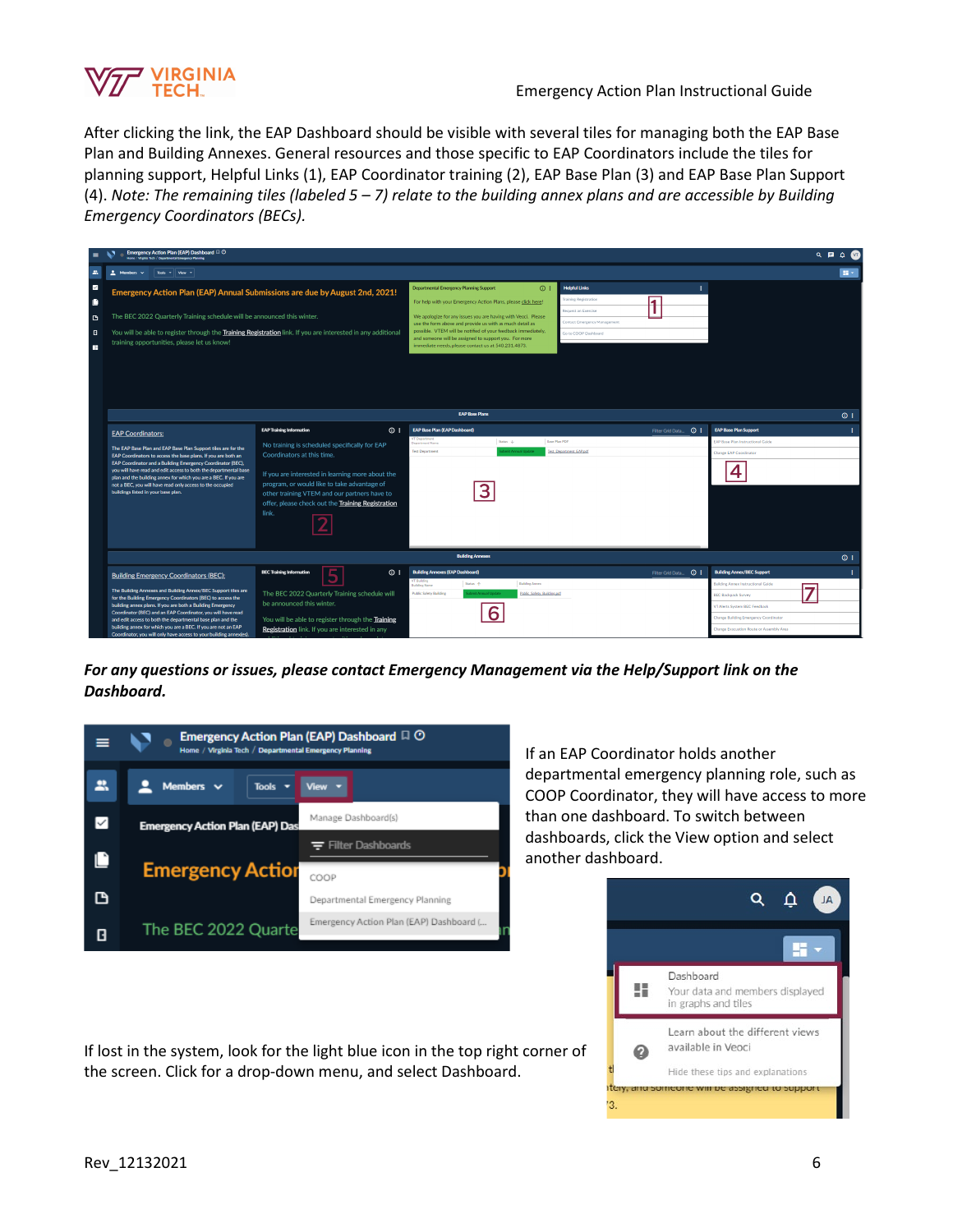

## <span id="page-6-0"></span>**REVISING THE EAP BASE PLAN**

To edit the EAP Base Plan, click anywhere on the row to open the entry. Then, click the edit button.

| <b>EAP Base Plans</b><br>Ξ                                                              |                 |                                                                                                                                                          |                               |
|-----------------------------------------------------------------------------------------|-----------------|----------------------------------------------------------------------------------------------------------------------------------------------------------|-------------------------------|
|                                                                                         | Department Name | Status $\downarrow$                                                                                                                                      | Base Plan                     |
| $\triangleq$                                                                            |                 | Virginia Tech Emergency M Annual Update Required                                                                                                         | Virginia Tech Emergency Manag |
| Virginia Tech Emergency Management EAP                                                  |                 |                                                                                                                                                          |                               |
| Permissions                                                                             |                 | $\checkmark$                                                                                                                                             |                               |
| Department<br>VT Department                                                             | $\lambda$       | $\sim$                                                                                                                                                   |                               |
| Department Name<br>Virginia Tech Emergency Management<br>Dept ID (Veoci)                |                 |                                                                                                                                                          |                               |
| 1144<br>Status<br>Active<br>Senior Reporting Area<br>Senior VP & Chief Business Officer |                 |                                                                                                                                                          |                               |
| <b>View Source Entry</b>                                                                |                 |                                                                                                                                                          |                               |
| Department Description                                                                  |                 | To instill a culture of preparedness by building, sustaining, and improving: individual preparedness, departmental readiness, and University resiliency. |                               |
| <b>EAP Coordinator</b>                                                                  |                 | $\checkmark$                                                                                                                                             |                               |
| Department Head                                                                         |                 | $\checkmark$                                                                                                                                             |                               |
| <b>Key Personnel</b>                                                                    |                 |                                                                                                                                                          |                               |
| <b>Close</b>                                                                            |                 |                                                                                                                                                          | <b>Details</b><br>Edit        |

#### <span id="page-6-1"></span>**Department Name and Senior Reporting Area:**

Make sure your department's name and senior reporting area have been selected and are accurate.

If the name of your department or senior reporting area has changed or is not displaying, contact VTEM through the "Contact Emergency Management" link on the dashboard, or by emailing **oem@vt.edu** to make changes.

| <b>VT Department</b>                                               |  |
|--------------------------------------------------------------------|--|
| <b>Department Name</b><br>Virginia Tech Emergency Management       |  |
| Dept ID (Veoci)<br>1144                                            |  |
| Status<br>Active                                                   |  |
| <b>Senior Reporting Area</b><br>Senior VP & Chief Business Officer |  |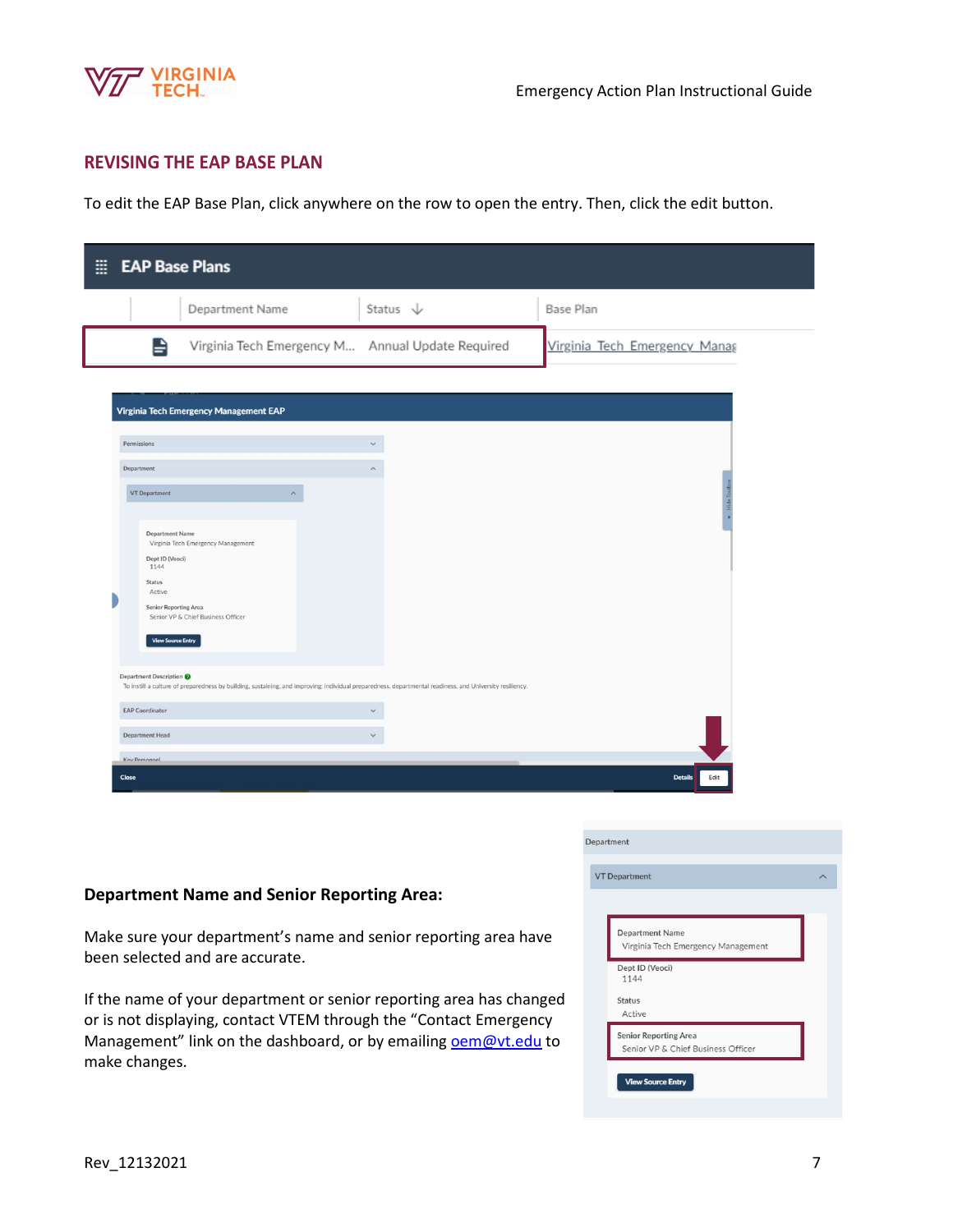

The following sections to the Base Plan can be revised by the EAP Coordinator:

#### <span id="page-7-0"></span>**Department Description:**

Please provide a description of the department's function within the university.

| Department Description @ |  |  |
|--------------------------|--|--|
|--------------------------|--|--|

Enter your department description here.

#### <span id="page-7-1"></span>**Department Key Personnel Contact Information:**

*The Department Head and EAP Coordinator rows are mandatory.*

| <b>EAP Coordinator</b>                               |   |    |
|------------------------------------------------------|---|----|
| <b>EAP Coordinator</b><br>Type name or email _______ | ē | Me |
| <b>EAP Coordinator Office Building Address</b>       |   |    |
| Enter Text                                           |   |    |
| <b>EAP Coordinator Phone 1</b><br>Enter Text         |   |    |
| <b>EAP Coordinator Phone 2</b>                       |   |    |
| Enter Text                                           |   |    |
|                                                      |   |    |
|                                                      |   |    |

| <b>Department Head</b>                |
|---------------------------------------|
| <b>Department Head First Name</b>     |
| Enter Text                            |
| Department Head Last Name             |
| Enter Text                            |
| <b>Department Head Email</b>          |
| Enter Text                            |
| <b>Department Head Office Address</b> |
| Enter Text                            |
| Department Head Phone 1               |
| Enter Text                            |
| Department Head Phone 2               |
| Enter Text                            |
|                                       |

Add additional department key personnel, as determined by the department. The email field should be the full VT email address[\[PID@vt.edu\]](mailto:PID@vt.edu).

|                | <b>Key Personnel</b>                          |                          |  |  |
|----------------|-----------------------------------------------|--------------------------|--|--|
| $\overline{2}$ | ≣<br>Title<br>Program Manager<br>÷,           | Department<br>Example    |  |  |
|                |                                               |                          |  |  |
|                | ≣<br>Title<br>Enter Text<br>$\left( -\right)$ | Department<br>Enter Text |  |  |

The Key Personnel section has a repeating field option. To add more fields for data input, click on the "Add More" button (1). There is not a limit to the number of additional rows; the tables in the final plan will reflect how many data sets have been entered. To delete any fields that are no longer needed, click on the "-" next to that field to remove it from the form (2).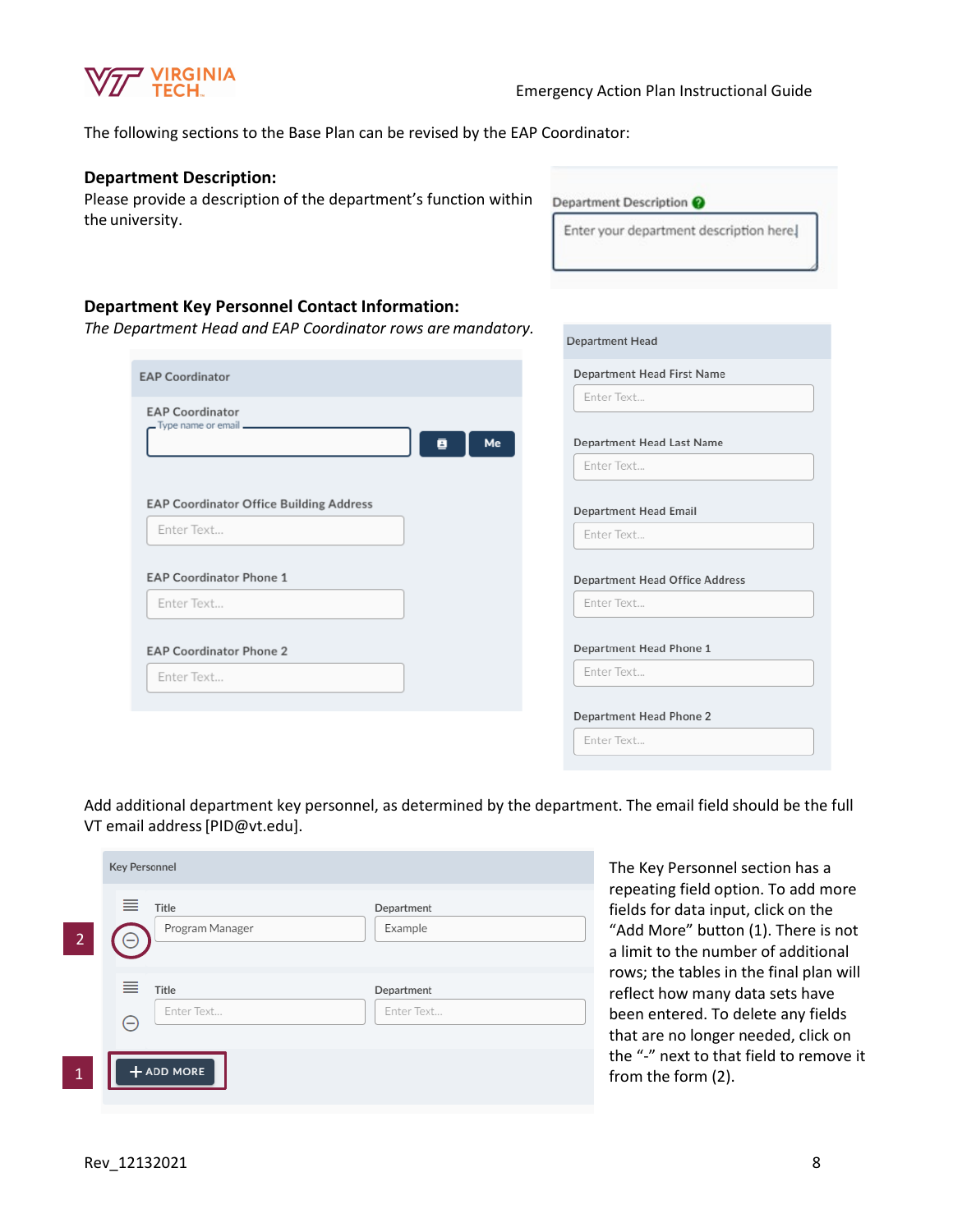

## <span id="page-8-0"></span>**Occupied Buildings:**

Verify the buildings listed on your base plan are current for your department. To add a building, click the Select Building button to choose the buildings that are occupied by department members (faculty, staff, wage, interns, and graduate assistants should all be considered). More than one building can be selected from the list by clicking on the building name and then clicking the "Select Entries" button. The buildings will then be attached to your EAP Base Plan.



*Note: Any buildings listed in the EAP Base Plan as a building occupied by the department, will be attached to the EAP Base Plan PDF.*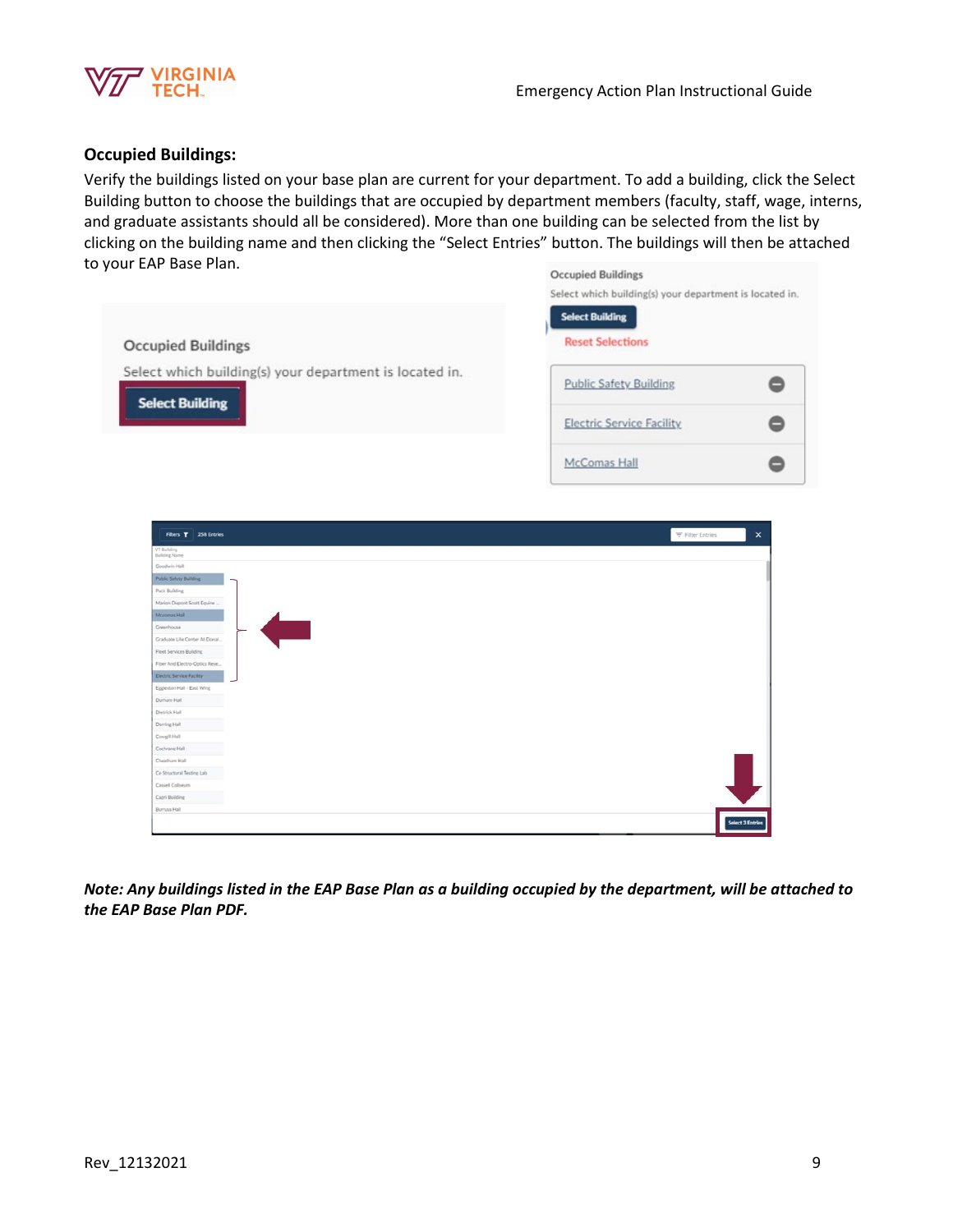

#### <span id="page-9-0"></span>**Additional Information (Optional):**

This optional space is to allow departments to add any additional information that is required by the department as part of the emergency planning process. This field will remain hidden in the Base Plan, unless filled in. Should you add additional information, the section will appear at the end of the Base Plan.

| <b>Additional Information</b> |  |
|-------------------------------|--|
|                               |  |

Add any additional information here!

## <span id="page-9-1"></span>**Emergency Response Contact Information:**

The final section to the EAP Base plan includes the local emergency responder contact information. *The Emergency Contact Information section will be automatically filled in with 911/Emergency information local to the Blacksburg campus.*

If the department associated with this EAP is NOT located in Blacksburg, select "Yes" as the response to the question "Is your facility located outside of the main Virginia Tech Campus (Blacksburg)?". This will bring up additional fields where users can enter locality specific emergency contact information.

| Campus (Blacksburg)?<br>$\bullet$ Yes<br>$O$ No<br>Reset | Is your facility located outside of the main Virginia Tech |                                                                                                              |                      |                    |                      |
|----------------------------------------------------------|------------------------------------------------------------|--------------------------------------------------------------------------------------------------------------|----------------------|--------------------|----------------------|
|                                                          | <b>Satellite Campus Emergency Contact Information</b>      |                                                                                                              |                      |                    |                      |
|                                                          | <b>Satellite Campus Information</b>                        |                                                                                                              |                      |                    |                      |
| 亖<br>$\Theta$                                            | Location (City)<br>Enter Text                              | If different than 911, change the<br>following emergency phone numbers for<br>Police, Fire, and Rescue Squad | Police<br>Enter Text | Fire<br>Enter Text | Rescue<br>Enter Text |
|                                                          | + Add More                                                 |                                                                                                              |                      |                    |                      |
|                                                          | <b>Satellite Campus Non-Emergency Response</b>             |                                                                                                              |                      |                    |                      |
| 亖<br>$\Theta$                                            | <b>Emergency Department Name</b><br>Enter Text             | <b>Phone Number</b><br>Enter Text                                                                            |                      |                    |                      |
|                                                          | + Add More                                                 |                                                                                                              |                      |                    |                      |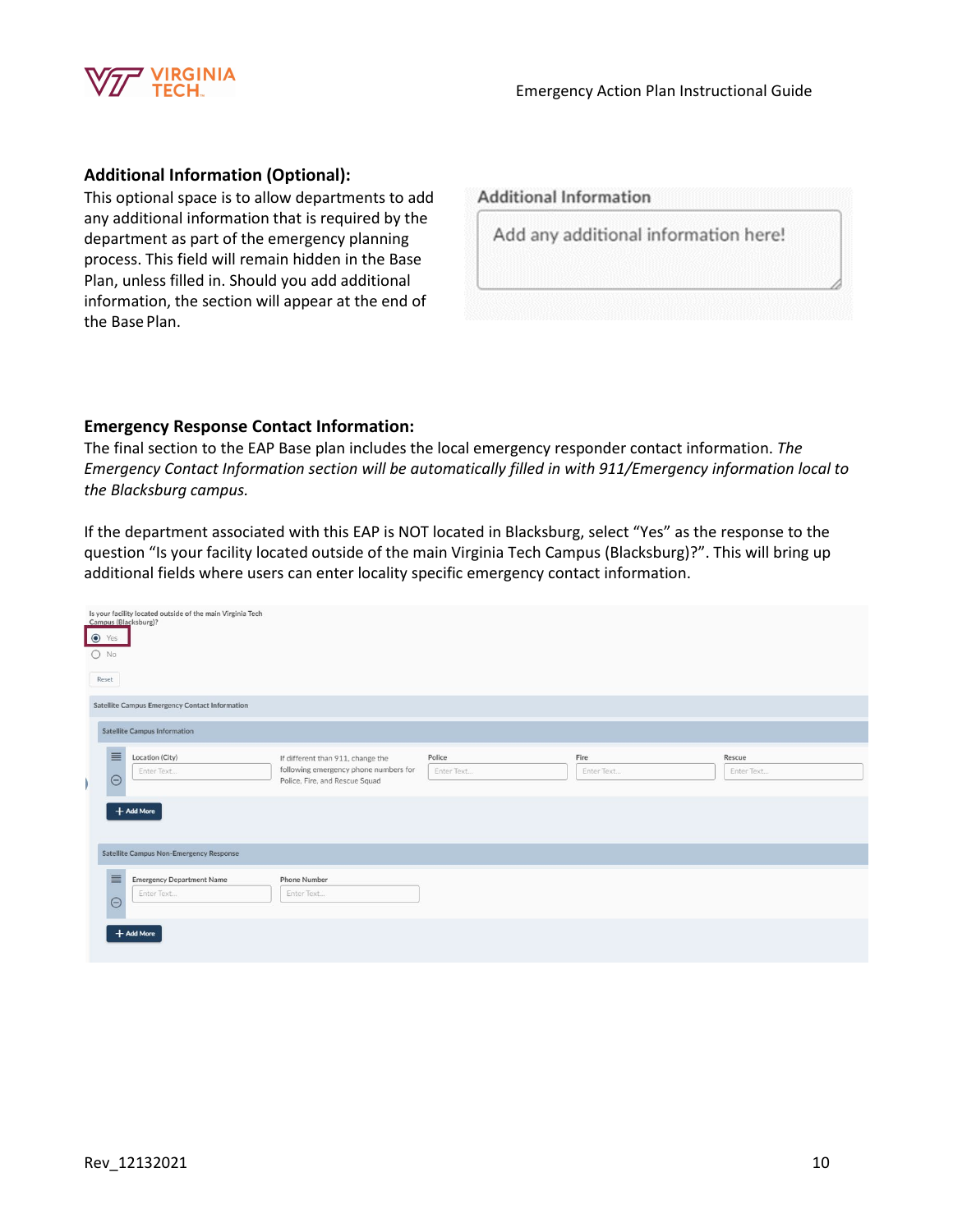

## <span id="page-10-0"></span>**SAVING AND SUBMITTING YOUR EAP BASE PLAN**

The default plan status is "Update Plan." To make any mid-year plan revisions, keep this as the status and click on the *Update EAP Base Plan* button in the bottom right hand corner to save any changes made to the base plan.

During the annual submission timeframe, select "Submit Plan for Annual Review" then click the *Update EAP Base Plan* button to save and submit the plan.

| Plan Maintenance                                                                                                        | $\boldsymbol{\wedge}$ |
|-------------------------------------------------------------------------------------------------------------------------|-----------------------|
| <b>Status</b>                                                                                                           |                       |
| Update Plan<br>$\bigcirc$<br>Submit Plan for Annual Review                                                              |                       |
| Reset                                                                                                                   |                       |
| Record of Change <sup>@</sup>                                                                                           |                       |
| updated personnel                                                                                                       |                       |
| <b>Base Plan PDF</b>                                                                                                    | $\boldsymbol{\wedge}$ |
|                                                                                                                         |                       |
|                                                                                                                         |                       |
|                                                                                                                         |                       |
|                                                                                                                         |                       |
| Test_Department_EAP.pdf                                                                                                 |                       |
|                                                                                                                         |                       |
|                                                                                                                         |                       |
|                                                                                                                         |                       |
| Cancel                                                                                                                  |                       |
| <u>LOCALITE DE LE POSTE DE VIDEO DE LA PROFESIO ALTRE DE LA COMPANYATION DE LA COMPANYATION DE LA COMPANYATION DE L</u> |                       |

*Always remember to click Update to save prior to closing the template or else any changes to the plan will not take effect.*

#### <span id="page-10-1"></span>**Record of Changes:**

A text box is provided for users to document any changes made to the Base Plan before submitting for review.

| Record of Change $\bullet$ |                                                    |
|----------------------------|----------------------------------------------------|
| Enter Text                 | Please briefly describe the changes that were made |